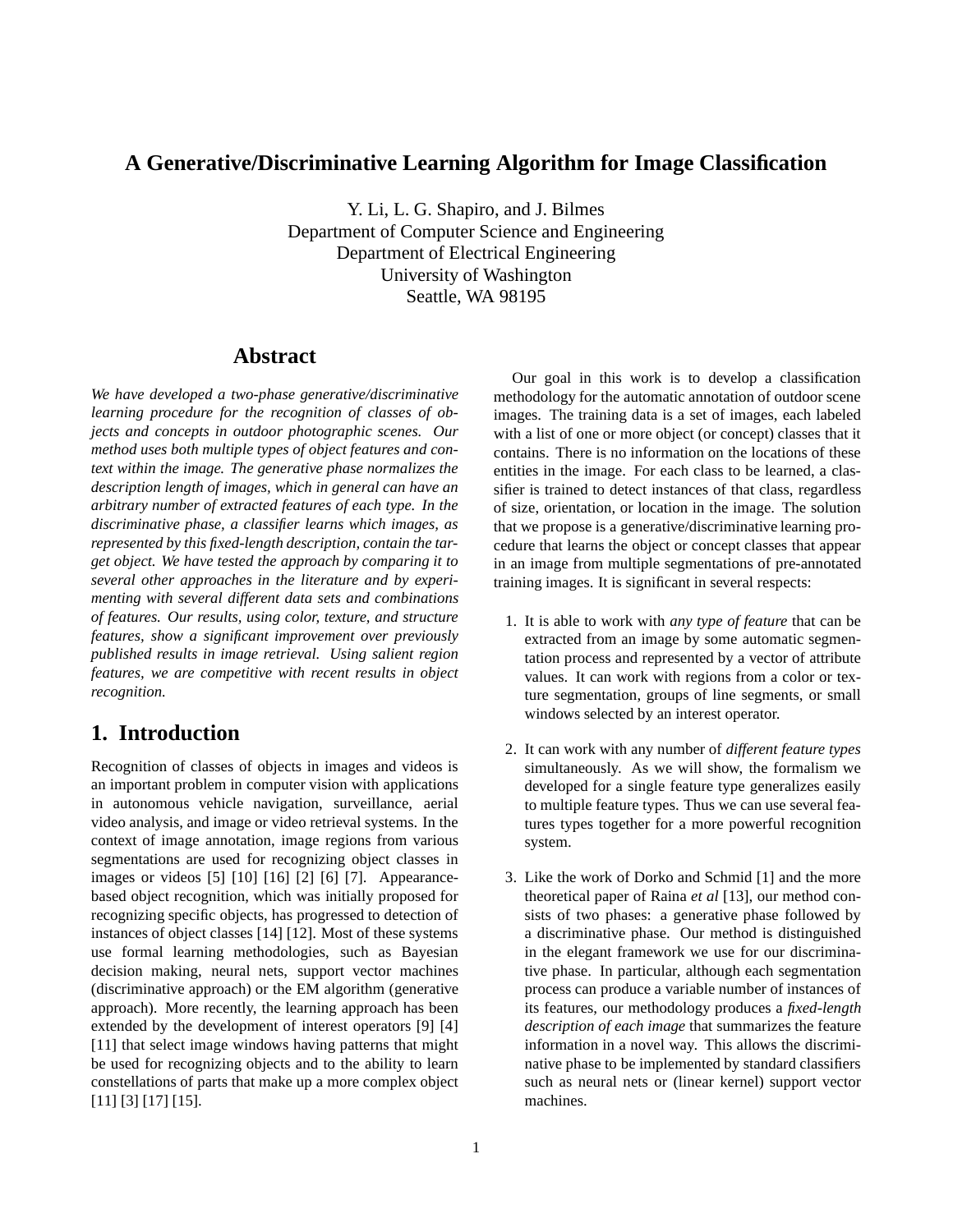Although our work was motivated by the image annotation problem, the learning framework is general and could also be used as part of an object recognition system.

# **2 Abstract Regions**

Our methodology allows the simultaneous use of multiple feature types for object recognition. In this paper, we will refer to the different feature types as *abstract regions*. Each type of abstract region  $a$  will have a type- $a$  feature vector  $X^a$  containing the attribute values of that region type. Our learning methodology is general and can handle arbitrary region-based feature types. We have implemented three types of abstract regions for our studies: color regions, texture regions, and structure regions, and have also been able to incorporate features from other systems into our learning paradigm. We will briefly describe our own features here and those of others in the discussions of our comparison experiments.

Our color regions are produced by a two-step procedure. The first step is color clustering in the CIELab color space using a variant of the K-means algorithm. The second step is an iterative merging procedure that merges multiple tiny regions into larger ones. The feature vector for a color region is  $X^c = [L*, a*, b*]$ , where L<sup>\*</sup> is the luminance, and a∗ and b∗ are the color channels. Our texture regions come from a color-guided texture segmentation process. Following the color segmentation, pairs of regions are merged if after a small dilation they overlap by more than 50%. Each of the merged regions is segmented using the same clustering algorithm on the Gabor texture coefficients. The feature vector for a texture region is  $X^t = [q_1, q_2, \ldots, q_{12}]$ where the  $g_i$ 's are the Gabor coefficients.

The features we use for recognizing man-made structures are called *structure features* and are obtained using the concept of a *consistent line cluster* [8]. Line segments are extracted from an image, and their color pairs (pairs of colors for which the first is on one side and the second on the other side of the segment) are computed. The line segments are clustered first according to their color pairs, next according to their orientations, and finally according to their positions in the image to obtain the structure regions. The feature vector for a structure region is  $X^s = [nl, L1, a1, b1, L2, a2, b2, \theta, no, ml]$  where nl is the number of lines in the region,  $(L1, a1, b1)$  and  $(L2, a2, b2)$  are its color pair,  $\theta$  is its dominant orientation,  $no$  is the number of overlapping line segments, and  $mi$  is the maximum number of intersections of its line segments with those of another cluster.



Figure 1: Abstract regions corresponding to color, texture, and structure segmentations.

Figure 1 illustrates the concept of abstract regions with color, texture, and structure features. The first image is of a large building. Regions such as the sky, the concrete, and the brick section of the building show up as large homogeneous regions in both color segmentation and texture segmentation. The windowed part of the building breaks up into many regions for both the color and the texture segmentations, but it becomes a single structure region. The structure-finder also captures a small amount of structure at the left side of the image. The second image of a park is segmented into several large regions in both color and texture. The green trees merge into the green grass on the right side in the color image, but the texture image separates them. No structure was found. In the last image of a sailboat, both the color and texture segmentations provide some useful regions that will help to identify the sky, water, trees and sailboat. The sailboat is also captured in the structure region. It is clear that no one feature type alone is sufficient to identify all objects. Therefore, a general purpose image classification system must have the ability to combine the power of mulitple features.

# **3. The Generative / Discriminative Learning Approach**

We propose a new two-phase generative/discriminative learning approach that can learn to recognize objects using multiple feature types and variable numbers of features of each type in each image. Phase 1, the generative phase, is an unsupervised clustering step implemented with the classical EM algorithm. The clusters are represented by a multivariate Gaussian mixture model. Phase 1 also includes an aggregation step that has the effect of normalizing the description length of images that can have an arbitrary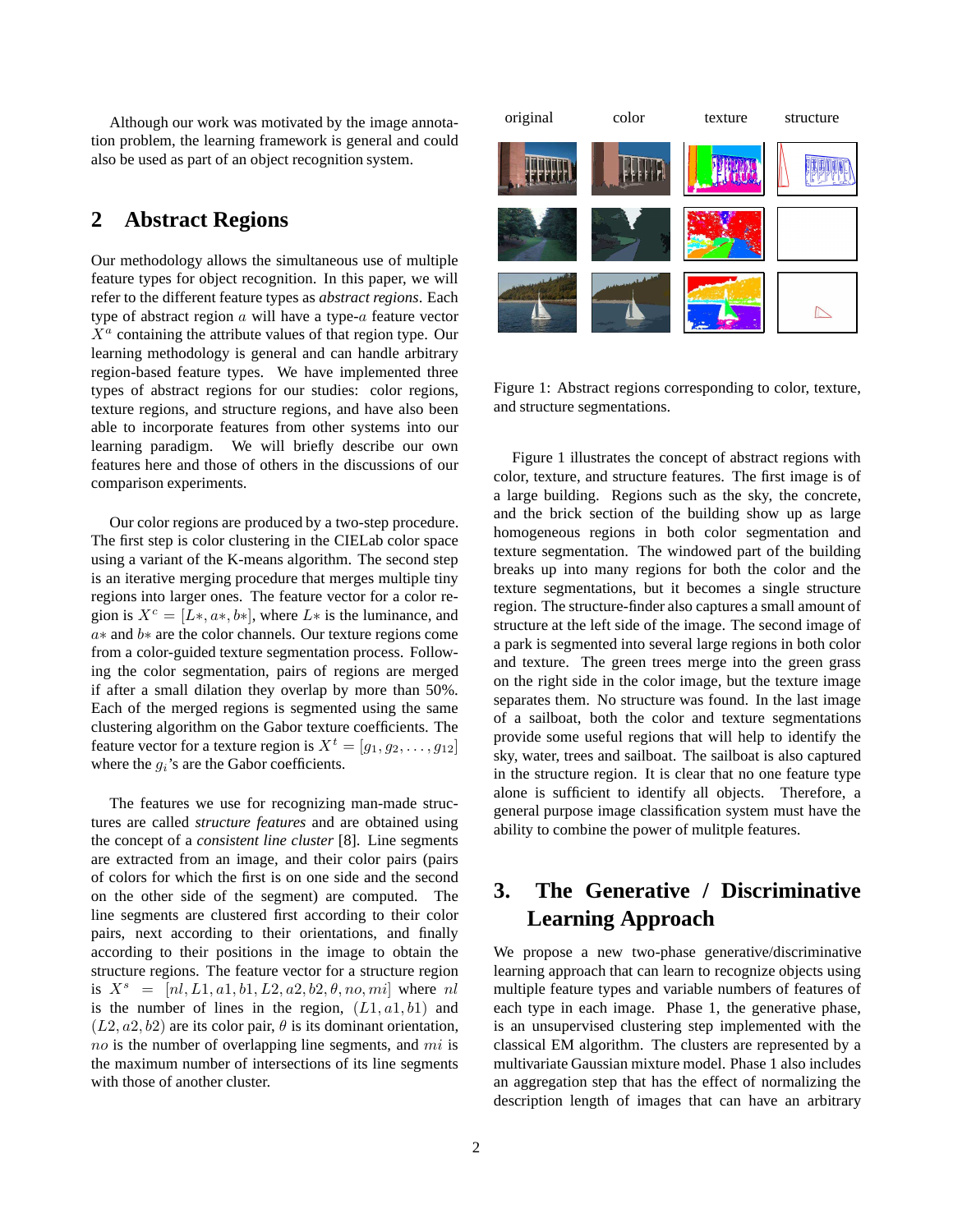number of regions. Phase 2, the discriminative phase, is a classification step that uses aggregated scores from the results of Phase 1 to compute the probability that an image contains a particular object class. It also generalizes to any number of different feature types in a seamless manner, making it both simple and powerful.

Our procedure for learning a specific object class  $o$  can be summarized as follows:

- 1. Generative Step
	- (a) For each training image  $I_i$  and abstract region type a run the type-a segmentation procedure to produce a set  $F_i^a = \{X_{i,r}^a | r = 1, \ldots, n_i^a\}$  of type-a feature vectors representing its regions.
	- (b) Use the EM algorithm to produce an  $M^a$ -component Gaussian mixture model to approximate the feature vector distribution of the object-o training set  $T^a = \bigcup_i \{F_i^a \mid \text{object } o \text{ appears in image } I_i\}.$
	- (c) Use the Gaussian mixture models to derive a fixed-length aggregated feature vector  $V_i$  that summarizes the content of image  $I_i$  in terms of the components of the models for all feature types. (See Section 3.1 for the details.)
- 2. Discriminative Step
	- (a) Label the aggregated feature vectors from the set of training images that contain an instance of object o with the label 1.
	- (b) Label the aggregated feature vectors from the set of training images that do not contain any instances of object  $o$  with the label 0.
	- (c) Train a classifier to distinguish between the classes 1 and 0. We used multi-layered perceptrons, but any standard classification algorithm could be used.

The details of our learning procedure are given below, first for the single-feature case and then for the extension to multiple types of features.

## **3.1. Single-Feature Case**

In our framework, each object class is learned separately. Suppose that we are learning object class  $o$  and using feature type a. In Phase 1, the EM algorithm finds those clusters in the feature vector space for feature  $a$  that are most likely to appear in images containing object class o. Since the correspondence between regions and objects is unknown, all of the type  $\alpha$  feature vectors from all the training images containing object  $o$  are used. The EM algorithm approximates the feature vector distribution by a Gaussian mixture model. Thus the probability of a particular type- $a$  feature vector  $X^a$  appearing in an image containing object  $o$  is

$$
P(X^a|o) = \sum_{m=1}^{M^a} w_m^a \cdot N(X^a; \mu_m^a, \Sigma_m^a)
$$

where  $N(X, \mu, \Sigma)$  refers to a multivariate Gaussian distribution over feature vector set X with mean  $\mu$  and covariance matrix  $\Sigma$ ,  $M^a$  is the total number of Gaussian components, and  $w_m^a$  is the weight of Gaussian component  $m^a$ . Each Gaussian component represents a cluster in the feature vector space for feature type  $\alpha$  that is likely to be found in the images containing object class o. Figure 2a shows two positive and two negative training images for the *beach* class and the means of eight Gaussian components for the color feature learned from a set of positive training images. Note that the mixture for object class  $o$  is trained with all regions of all images that contain o, but these images also contain many other regions from other object classes. Our discriminative step (described below) learns how to exploit this information to predict the presence of the target object.

a. Sample Training Images and Component Means



Means of 8 Color Components from EM Clustering



b. Aggregated Scores

| beach1  | $\begin{bmatrix} 0.93 & 0.16 & 0.94 & 0.24 & 0.10 & 0.99 & 0.32 & 0.00 \end{bmatrix}$ |
|---------|---------------------------------------------------------------------------------------|
| beach2  | $0.66\ 0.80\ 0.00\ 0.72\ 0.19\ 0.01\ 0.22\ 0.02$                                      |
| nombch1 | $0.43\;0.03\;0.00\;0.00\;0.00\;0.00\;0.15\;0.00$                                      |
| nombch2 | $0.15\;0.77\;0.18\;0.02\;0.28\;0.49\;0.12\;0.47$                                      |

Figure 2: a. Two positive and two negative training images for the *beach* class and the mean values for the color clusters produced by the EM clustering algorithm on the full set of *beach* training images. b. Feature vectors with aggregated scores for the two positive and two negative examples using the max aggregate function and 8 components.

Once the Gaussian components are computed, the likelihood that those components are present in each training image can be calculated. For image  $I_i$  and its type-a region r, let  $X_{i,r}^a$  be the corresponding feature vector. Image  $I_i$  will produce a number of type-a region feature vectors,  $X_{i,1}^a$ ,  $X_{i,2}^a, \ldots, X_{i,n_i^a}^a$ . The number  $n_i^a$  of type-*a* feature vectors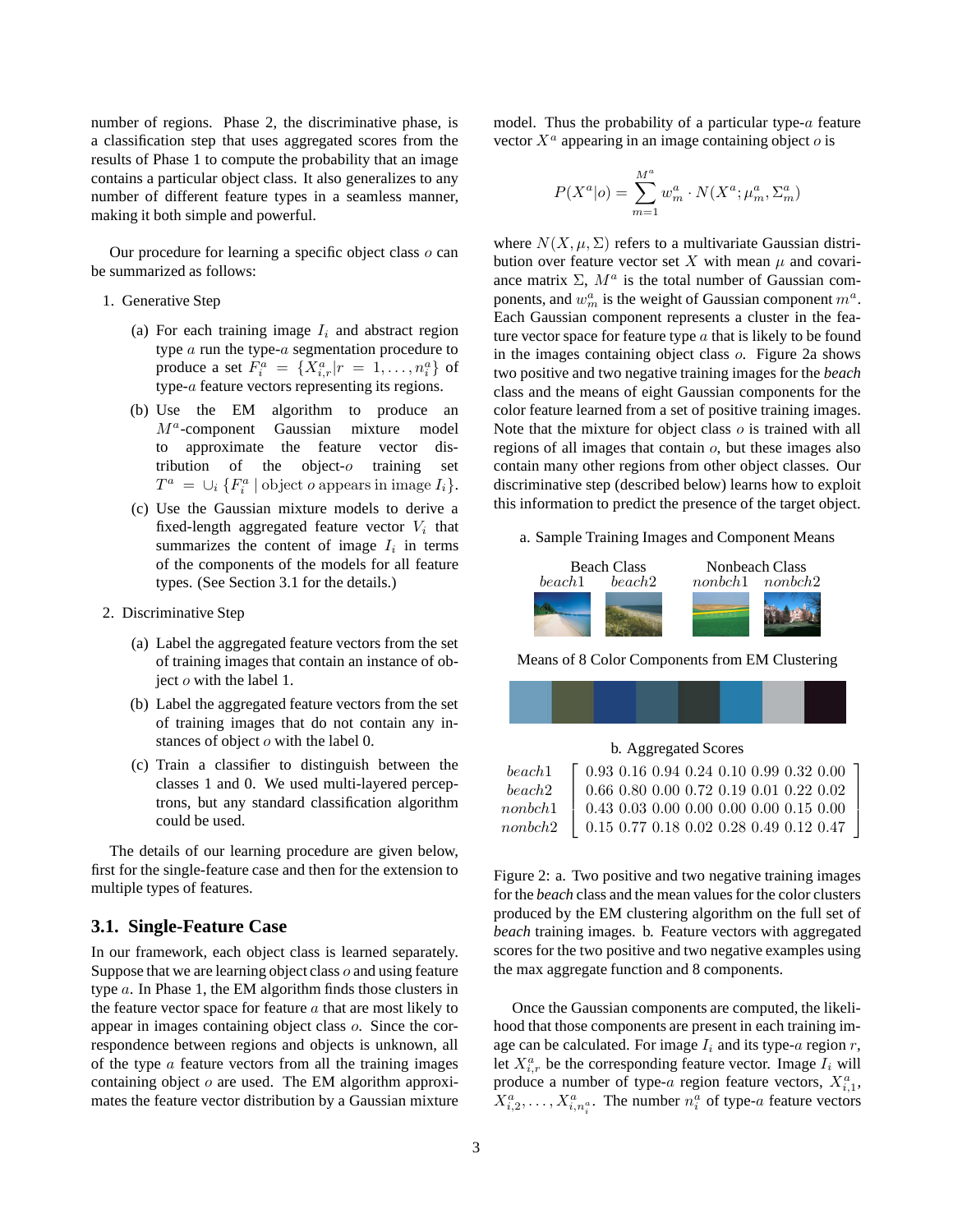is the same as that of the type- $a$  regions obtained from the type-a image segmentation and varies from image to image. The joint probability of the type- $a$  features of region  $r$  and cluster  $m^a$  is given by

$$
P(X_{i,r}^a, m^a) = w_m^a \cdot N(X_{i,r}^a, \mu_m^a, \Sigma_m^a)
$$

From these probabilities, we compute a summary score indicating the degree to which a component  $m<sup>a</sup>$  explains the image  $I_i$  as:

$$
P(I_i, m^a) = f(\{P(X_{i,r}^a, m^a)|r = 1, 2, \dots, n_i^a\})
$$

where  $f$  is an aggregate function that combines the evidence from each of the type-a regions in the image. We have tried *max* and *mean* as aggregate functions in our experiments. Figure 2b shows the feature vectors with the aggregated scores for the positive and negative training images of Figure 2a using *max* as the aggregate function.

Let  $I_1^+, I_2^+, \ldots$ , be positive training images (images that contain object *o*) and  $I_1^ \frac{1}{1}$ ,  $I_2^ \overline{2}$ , ..., be negative training images. Our Phase 2 algorithm starts by assembling the computed values of  $P(I_i, m^a)$  for each image  $I_i$  and each type- $a$ component  $m^a$  into the following training matrix:

$$
\begin{array}{c}\nI_1^+ \\
I_2^+ \\
I_2^+ \\
\vdots \\
I_1^- \\
I_2^- \\
I_2^- \\
\vdots \\
\end{array}\n\begin{bmatrix}\nP(I_1^+, 1^a) & P(I_1^+, 2^a) & \cdots & P(I_1^+, M^a) \\
P(I_2^+, 1^a) & P(I_2^+, 2^a) & \cdots & P(I_2^+, M^a) \\
\vdots & \vdots & \ddots & \vdots \\
P(I_1^-, 1^a) & P(I_1^-, 2^a) & \cdots & P(I_1^-, M^a) \\
\vdots & \vdots & \ddots & \vdots\n\end{bmatrix}
$$

This matrix is used to train a second-stage classifier, which can implement any standard learning algorithm (support vector machines, neural networks, etc.) The classifier will learn how these aggregated scores correspond to the presence or absence of the object class. For notational purposes, let  $Y_{I_i}^{m^a} = P(I_i, m^a)$  and  $Y_{I_i}^{1^a:M^a} =$  $[Y_{I_i}^{1^a}, Y_{I_i}^{2^a}, \cdots, Y_{I_i}^{M^a}]$ , which is just one row of the matrix. The second-stage classifier will learn  $P(o|I_i) = g(Y_{I_i}^{1^a: M^a})$ for object class  $o$ , image  $I_i$ . We use 3-layer feedforward multi-layered perceptrons (referred to as MLP) in our experiments. The activation function used on the hidden and output nodes is a sigmoid function. In the test stage, given a new image  $I_i$  and its feature vectors for all type-a regions, the aggregated vector  $Y_{I_j}^{1^a:M^a}$  is calculated and the second-stage classifier calculates the likelihood that image  $I_i$  contains target object  $o$  based on feature type  $a$  using the learned function.

### **3.2. Multiple-Feature Case**

To use multiple features, the generative step is run separately for each feature type, producing a separate Gaussian mixture model for each. We will denote the color

feature vectors by  $Y_{I_i}^{1^c:M^c}$ , the texture feature vectors by  $Y_{I_i}^{1^t:M^t}$ , and the structure feature vectors by  $Y_{I_i}^{1^s:M^s}$ . To fuse these different information sources, we simply concatenate  $Y_{I_i}^{1^c:M^c}, Y_{I_i}^{1^t:M^t}$ , and  $Y_{I_i}^{1^s:M^s}$  to obtain a new combined feature vector  $V_i = [Y_{I_i}^{1^c:M^c} Y_{I_i}^{1^t:M^t} Y_{I_i}^{1^s:M^s}]$  for image  $I_i$ .





A classifier is then trained on these combined feature vectors to predict the existence of the target object using the same method just described for the single-feature case. The classifier will learn a weighted combination of components from different feature types that are important for recognizing the target objects and find the best weights to combine different feature types automatically.

The two-phase generative/discriminative approach has several potential advantages over prior approaches. It is able to combine any number of different feature types without any modeling assumptions. Regions from different segmentations do not have to align or to correspond in any way. Segmentations that produce a sparse set of features, such as the structure features, can be handled in exactly the same manner as those whose features cover the entire image. Our method can learn object classes whose members have several different appearances, such as trees or grass. It can also learn high-level concepts or complex objects composed of several simpler objects, such as a football stadium, which has green turf, a structural pattern of white lines, and a red track around it, or a beach which often has sand, dark blue water, and sky. Finally, since it learns only one object at a time and does not require training images to be fully labeled, new training images with a new object label can be added to an already existent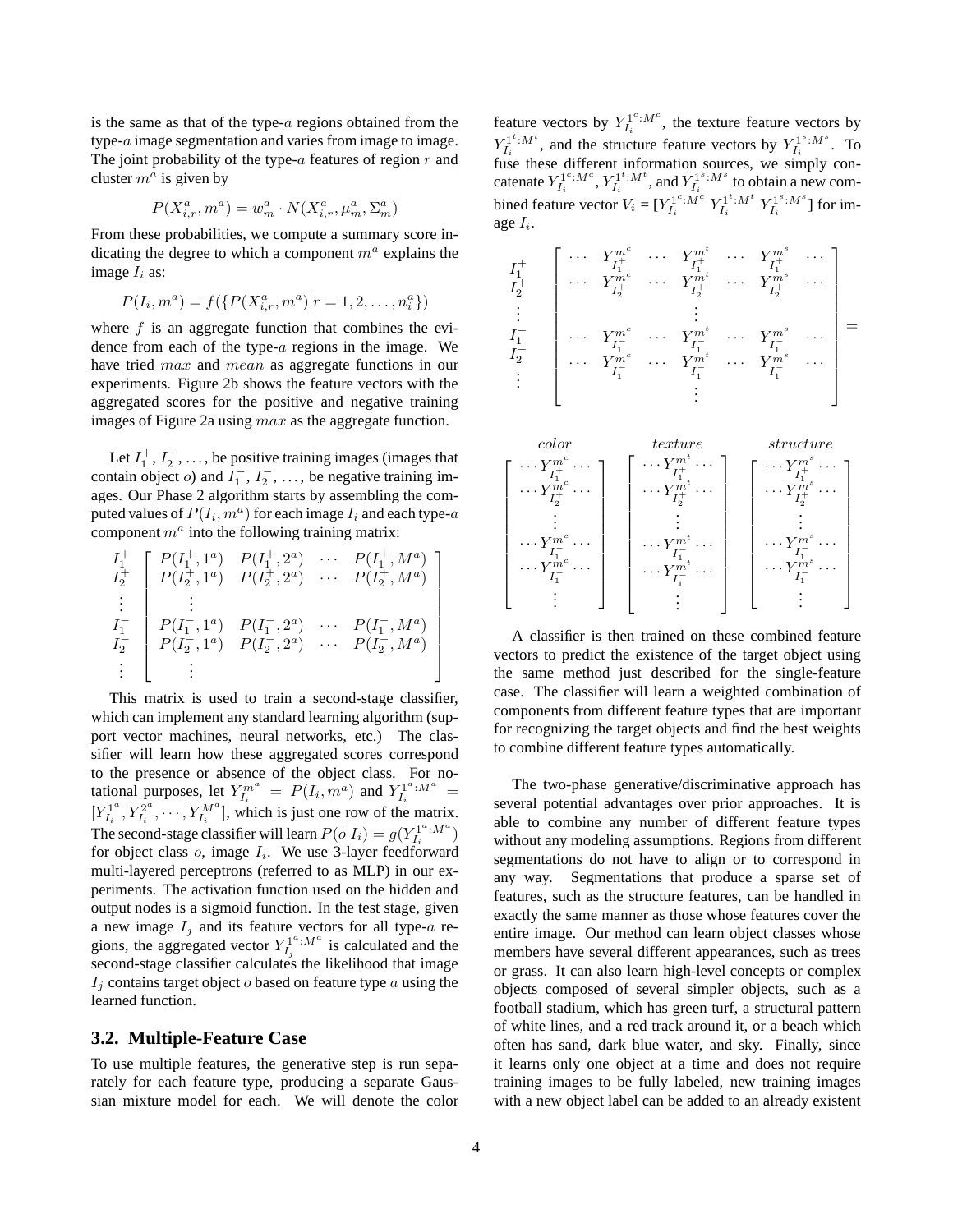training database. A model for this new object class can be constructed, while the previously-learned models for other object classes are kept intact.

# **4. Experiments**

Our approach was developed for image annotation in the image and video retrieval application. For this domain we ran several sets of experiments in order to 1) test our two-phase learning approach on several different image databases, 2) try several different combinations of features, and 3) compare it to previous approaches in the literature. We tested our two-phase approach on three local data sets: a groundtruth database of 1,224 outdoor scene images with multiple object and concept classes , another local database of 1,951 images of buses, small buildings, and skyscrapers, and a third database of 828 frames obtained from a set of aerial videos with 10 object categories. The groundtruth database and the video frame database were hand-labeled with multiple labels per image, while the bus, building, and skyscraper images were assigned to just one category. For the image annotation task, we compared our two-phase approach to the ALIP approach of Li and Wang [6] and to the machine translation approach of Duygulu *et al.* [2] using their databases. For the object recognition domain, we compared our approach to the work of Fergus *et al* [3] and that of Dorko and Schmidt [1] using the database of airplane, face, and motorbike images from their work.

## **4.1. Performance on Groundtruth Data Set**

We are interested in images in which the target object can be anywhere in the image and is not necessarily the main theme of the image. For example, we want to recognize the category *tree* in images whose main theme is *house*, *beach*, or *flower*, rather than only in images whose main theme is *tree*. For this purpose we have constructed a groundtruth image set containing 1,224 images and growing. The set includes our own images and those contributed by other researchers around the world. The whole image set is free for research purpose and is fully labelled. In the nonanonymous version of this paper, we will include the web site.

In the groundtruth image set there are 31 elementary object categories and 20 high-level concepts represented in this database. Our qualitative experiments were image retrievals according to classifier-produced likelihood values for each of the 51 classes. Figure 3 shows some of the images that received the highest likelihood scores for each of four categories: *spring flowers*, *water*, *parks*, and *Italy*. Figure 4 shows three representative images from the groundtruth set and their likelihood scores. In our quanti-



Figure 3: Highest-scoring image retrieval results for several categories of the groundtruth data set. Queries are key words. *Row 1:* spring flowers; *Row 2:* water; *Row 3:* parks; *Row 4:* Italy.

tative experiments, the recognition threshold for the output of the MLP classifier was varied to obtain a set of ROC curves to display the percentage of true positives vs. false positives for each object class. The measure of performance for each class was the percentage of the whole area under its ROC curve, which ranges from 0 to 100 and which we will henceforth call a *ROC score*. Table 1 shows the ROC scores in ascending order for these categories obtained using color, texture, and structure features. In general, the lower scores are obtained for object classes that have both high variance in appearance and insufficient samples in the database to learn those variations. We have no feature expressly designed for recognizing people, so they are recognized mostly by context and the performance is low.

## **4.2. Performance of the Structure Feature**

To more thoroughly investigate the performance of the structure feature, we created a database of 1,951 images from freefoto.com including 1,013 images of buses, 609 images of buildings, and 329 images of skyscrapers. For these experiments we used the 10 attributes for the structure feature given in Section 2. We tested the structure feature alone and combined with the color segmentation feature. Figure 5 shows some images from the structure set and their likelihood scores for the three possible labels. Table 2 shows the ROC scores for the three categories. While the structure feature did a pretty good job of identifying the categories, the addition of the regions from a color segmentation of the whole image improved the identification of the building cat-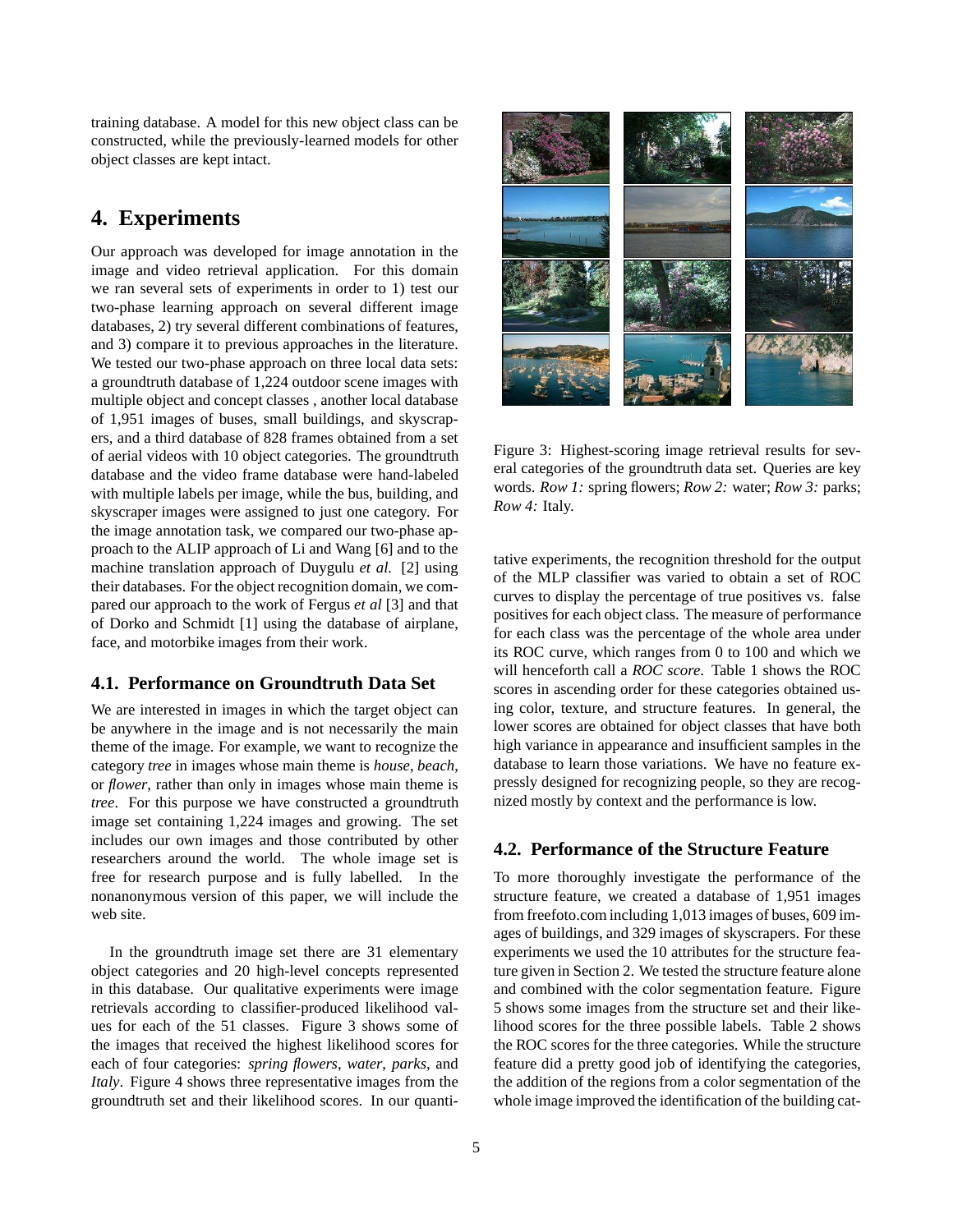|                       |                 | <b>TALL</b>       |
|-----------------------|-----------------|-------------------|
| tree $(97.3)$         | Italy $(99.9)$  | sky (95.1)        |
| bush $(91.6)$         | grass (98.5)    | Iran $(89.3)$     |
| spr. flowers $(90.3)$ | sky (93.8)      | house $(88.6)$    |
| flower $(84.4)$       | rock (88.8)     | building $(80.1)$ |
| park (84.3)           | boat $(80.1)$   | boat (71.7)       |
| sidewalk $(67.5)$     | water $(77.1)$  | bridge $(67.0)$   |
| grass $(52.5)$        | European (56.3) | water $(13.5)$    |
| pole $(34.1)$         | house $(5.3)$   | tree $(7.7)$      |

Figure 4: Classifier-produced likelihood scores from the groundtruth data set. For each image, the boldface labels under it are human annotations, and the nonbold labels are other high-scoring categories.

egory.

| <b>bus</b> $(100.0)$ | building $(100.0)$ | skyscraper (99.9) |
|----------------------|--------------------|-------------------|
| building $(58.1)$    | bus $(2.79)$       | building $(6.8)$  |
| skyscraper (1.1)     | skyscraper (0.04)  | bus $(0.0)$       |

Figure 5: Classifier-produced likelihood scores from the structure image set. The boldface labels are the humanidentified category.

## **4.3. Performance on Aerial Video Frames**

We also applied our learning framework to recognize objects in aerial video frames. While tracking can detect objects in motion, our object recognition system can provide information about the static objects, such as forest, road, and field, which are also important in video analysis. The aerial image set contains 828 video frames. We chose a set of 10 objects that appeared in at least 30 images for our experiments; the object classes are *airplane, car, dirt road, field, forest, house, paved road, people, runway* and *tree*. Several different combinations of color, texture and structure features were tested within our learning framework. Sample results are shown in Figure 6. The ROC scores are given in Table 3. As can be seen, combining all three features gives the best performance on half of the objects, but it is not always the best combination for all objects.

| <b>Object Class</b> | <b>ROC</b> Score | <b>Object Class</b> | ROC Score |
|---------------------|------------------|---------------------|-----------|
| street              | 60.4             | stone               | 87.1      |
| people              | 68.0             | hill                | 87.4      |
| rock                | 73.5             | mountain            | 88.3      |
| sky                 | 74.1             | beach               | 89.0      |
| ground              | 74.3             | snow                | 92.0      |
| river               | 74.7             | lake                | 92.8      |
| grass               | 74.9             | frozen lake         | 92.8      |
| building            | 75.4             | japan               | 92.9      |
| cloud               | 75.4             | campus              | 92.9      |
| boat                | 76.8             | barcelona           | 92.9      |
| lantern             | 78.1             | geneva              | 93.3      |
| australia           | 79.7             | park                | 94.0      |
| house               | 80.1             | spring fbwers       | 94.4      |
| tree                | 80.8             | columbia gorge      | 94.5      |
| bush                | 81.0             | green lake          | 94.9      |
| fbwer               | 81.1             | italy               | 95.1      |
| iran                | 82.2             | swiss mountains     | 95.7      |
| bridge              | 82.7             | sanjuans            | 96.5      |
| car                 | 82.9             | cherry tree         | 96.9      |
| pole                | 83.3             | indoor              | 97.0      |
| yellowstone         | 83.7             | greenland           | 98.7      |
| water               | 83.9             | cannon beach        | 99.2      |
| indonesia           | 84.3             | track               | 99.6      |
| sidewalk            | 85.7             | football fi eld     | 99.8      |
| asian city          | 86.7             | stadium             | 100.0     |
| european city       | 87.0             |                     |           |

Table 1: Groundtruth Experiments

|                     | bus | building | skyscraper |
|---------------------|-----|----------|------------|
| structure           | 90  |          |            |
| structure $+$ color | 92  |          |            |

Table 2: Structure Experiments (ROC scores)

| <b>ROC</b><br>Score<br>$(\%)$ | airplane | car  | dirt road | field | forest | building | paved road | people | runway | tree |
|-------------------------------|----------|------|-----------|-------|--------|----------|------------|--------|--------|------|
| cs                            | 81.2     | 81.6 | 86.8      | 77.2  | 83.3   | 82.4     | 79.9       | 83.9   | 92.9   | 77.5 |
| st                            | 83.5     | 68.8 | 70.1      | 68.2  | 71.3   | 78.2     | 66.9       | 49.7   | 80.3   | 61.0 |
| $cs + st$                     | 90.1     | 78.9 | 86.4      | 77.5  | 86.4   | 83.7     | 81.5       | 83.9   | 93.9   | 77.5 |
| $cs$ <sup>+ts</sup>           | 78.4     | 81.1 | 89.5      | 74.2  | 86.7   | 80.8     | 79.8       | 83.8   | 94.4   | 80.6 |
| $cs + ts + st$                | 91.1     | 82.3 | 88.1      | 74.1  | 87.6   | 84.9     | 87.5       | 79.7   | 93.6   | 77.1 |

Table 3: Learning performance on aerial video image set. "cs" stands for "color segmentation", "ts" stands for "texture segmentation", and "st" stands for "structure".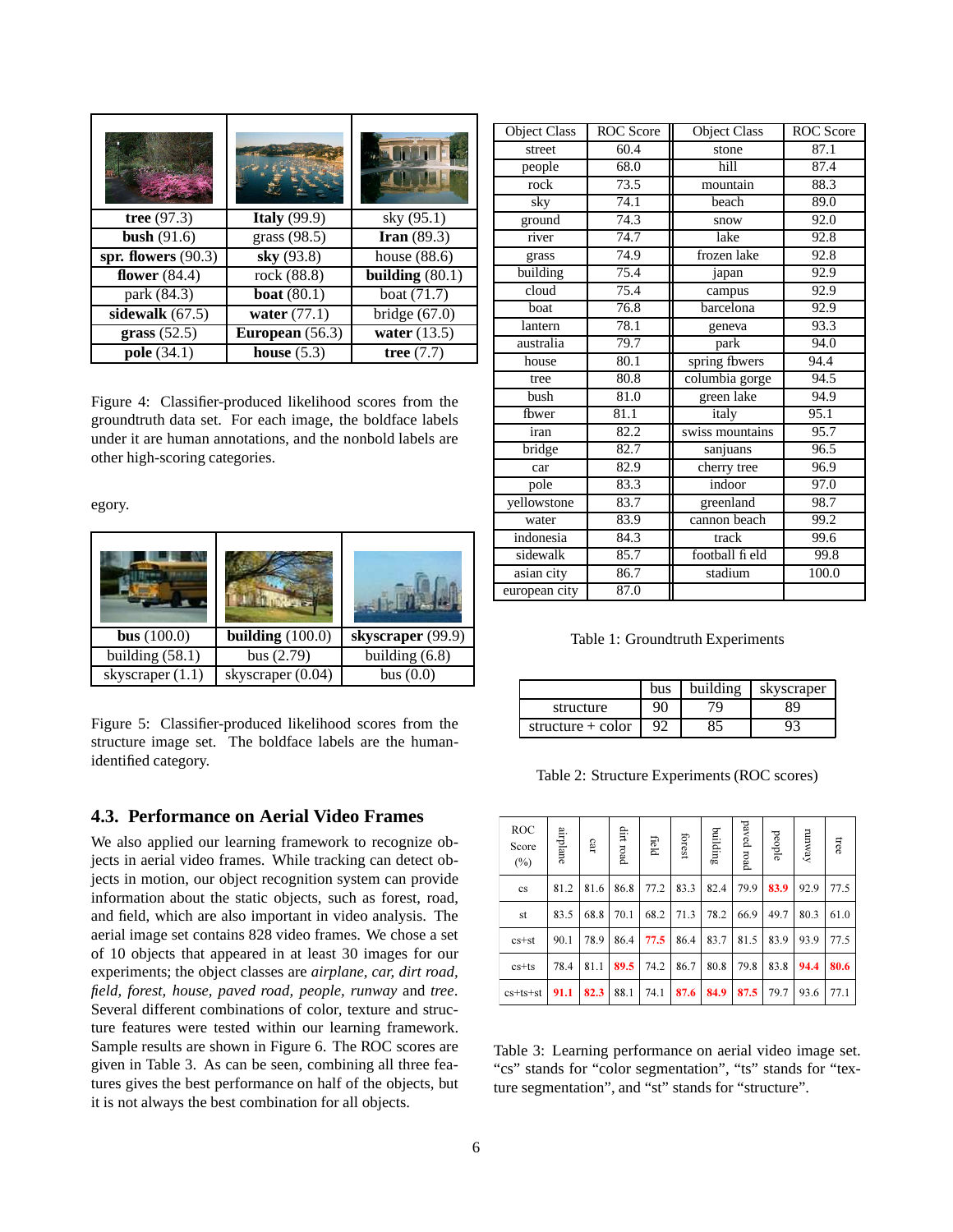| runway $(99.9)$ | car(94.3)          | car (97.9)         |
|-----------------|--------------------|--------------------|
| field $(98.7)$  | dirt road $(91.7)$ | forest $(94.2)$    |
| car $(96.2)$    | field $(16.17)$    | paved road (85.0)  |
|                 |                    | dirt road $(72.4)$ |
|                 |                    | tree $(68.8)$      |

Figure 6: Classifier-produced likelihood scores from the aerial video image set. For each image, the boldface labels are human annotations, and the nonbold labels are other high-scoring categories.

| Categorization<br>Accuracy<br>$(\%)$ | NEAN | African | beach | buildings | puses | dinosaurs | elephants | flowers | bood | horses | mountains |
|--------------------------------------|------|---------|-------|-----------|-------|-----------|-----------|---------|------|--------|-----------|
| <b>ALIP</b>                          | 63.6 | 52      | 32    | 64        | 46    | 100       | 40        | 90      | 68   | 60     | 84        |
| color                                | 64.2 | 69      | 44    | 43        | 60    | 88        | 53        | 85      | 63   | 94     | 43        |
| color+struct                         | 75.4 | 79      | 48    | 70        | 85    | 89        | 64        | 87      | 77   | 92     | 63        |
| color+text.+struct                   | 80.3 | 74      | 64    | 78        | 95    | 93        | 69        | 91      | 85   | 89     | 65        |

Table 4: Comparison to ALIP

#### **4.4. Comparison to the ALIP Algorithm**

We measured the performance of our system on the benchmark image set used by SIMPLIcity [16] and ALIP [6]. We chose ALIP (which outperformed SIMPLIcity) for our comparison, because it uses local features, employs a learning framework, and provides a set of 1000 labeled images for training and testing. The image set contains 10 categories (100 images each) from the COREL image database and was carefully selected so that the categories are distinct and share no description labels.

In ALIP, image feature vectors are extracted from multiple resolution wavelets, and objects are represented by 2D multiple-resolution hidden Markov models. We applied different combinations of color, texture, and structure features in our framework; the number of correctly categorized images are shown in Table 4. The performance of our system is similar to ALIP using only the color feature, significantly exceeds ALIP's performance with the color and structure features combined, and achieves even better performance with the combination of color, texture, and structure. This experiment shows the power of our learning framework and also the benefit of combining several different image features.



Figure 7: The number of good words vs. the threshold. Three of the words appeared in more than 15% of the total images, so that even when the threshold was set to 0, there were still 3 good words.

## **4.5. Comparison to Machine Translation**

We also compared our two-phase learning approach to the recent work of Duygulu *et al.* [2]. In this work, image regions were treated as one language and the object labels as another, so the task of annotating images can be viewed as machine translation. Using their region-based, 33-attribute feature vectors, we extracted 3 color attributes to form a color feature vector and 12 texture attributes to form a texture feature vector and combined them in our Phase 2 learning step. The feature vectors of 5000 Corel images were provided in the data set. 4500 images were used as the training set, and 500 images were reserved for the test set.

In [2] the evaluations were based on recall-precision pairs from varying a minimum-probability threshold that controls whether a region predicts a word or not. They characterized their performance by the number of "good words" with recall value greater than 0.4 and precision value greater than 0.15 and achieved a high of 14 of the 371 keywords. We selected 81 keywords, each having at least 50 corresponding images for our tests. In our experiments, we varied from 0 to 1 the threshold that determines from our MLP output whether an image is positive or negative. Our results are shown in Figure 7. The number of good words from our approach was much higher than that from [2], which is a further endorsement of our generative/discriminative learning algorithm.

#### **4.6. Comparison to Salient Features Work**

In order to test the validity of our approach in the object recognition domain, we applied it to the airplane, motor-